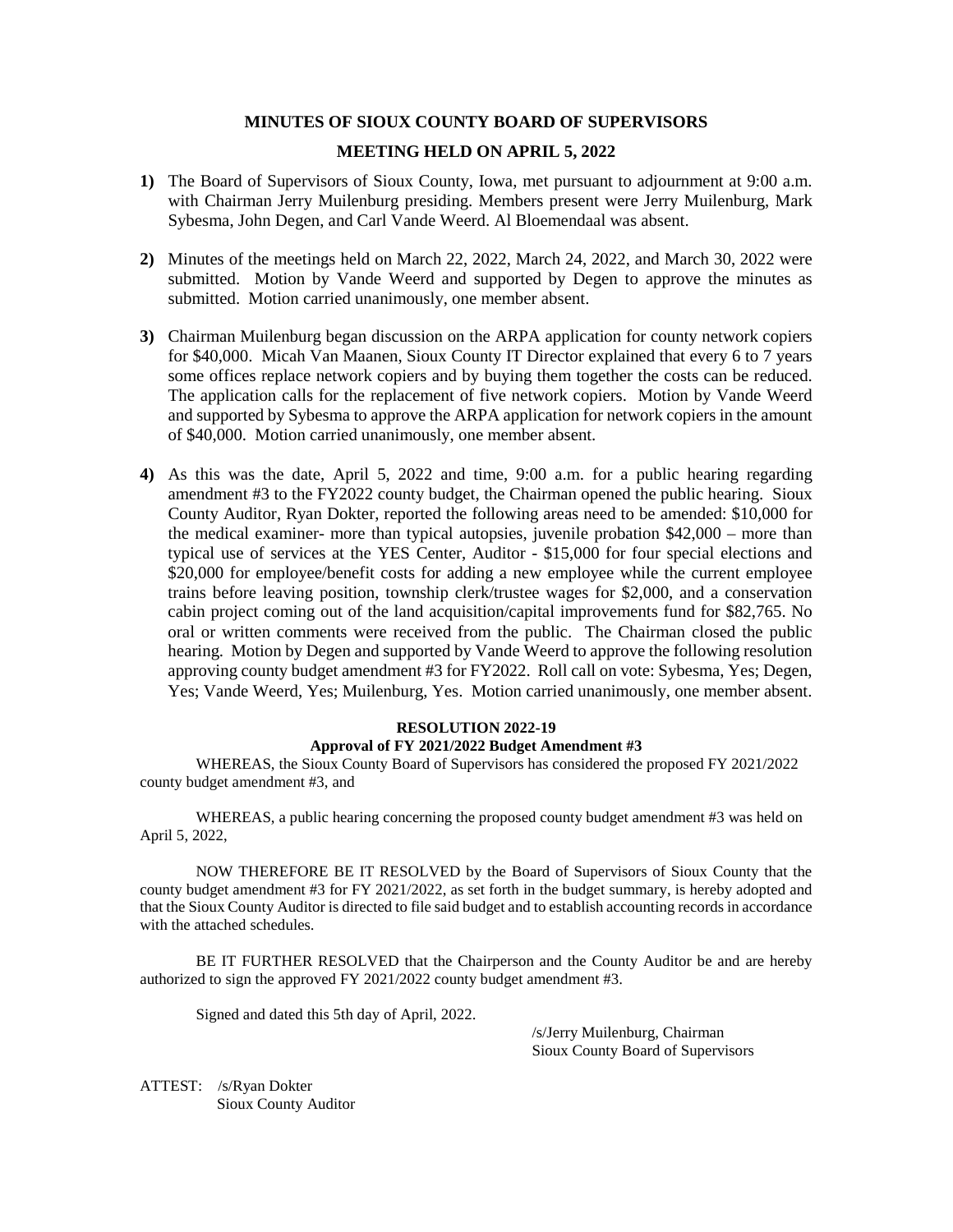**5)** Ryan Dokter, Sioux County Auditor, presented a resolution for Board consideration which proposes a partial redemption of the 2019 outstanding general fund capital loan note for the Nature Center. Dokter reported that the Conservation Foundation would like to pay an extra \$299,322 in principal on the bond, along with their regular \$185,000 principal payment and the \$15,678 in interest, for a total payment on June 1, 2022 of \$500,000. Motion by Vande Weerd and supported by Degen to approve the following resolution. Roll call on vote: Sybesma, Yes; Degen, Yes; Vande Weerd, Yes; Muilenburg, Yes. Motion carried unanimously, one member absent.

#### **2022-21**

### RESOLUTION AUTHORIZING THE PARTIAL REDEMPTION OF OUTSTANDING GENERAL FUND CAPITAL LOAN NOTES, SERIES 2019, OF SIOUX COUNTY, STATE OF IOWA, DATED AUGUST 20, 2019, AND DIRECTING NOTICE BE **GIVEN**

WHEREAS, the County did by resolution dated August 6, 2019, authorize the issuance of

\$1,850,000 General Fund Capital Loan Notes, Series 2019, (the "Notes") dated August 20, 2019; and

WHEREAS, the Notes are redeemable at any time upon giving notice in the manner provided in the resolution authorizing the issuance of the Notes; and

WHEREAS, it is deemed necessary and advisable that a portion of the Notes be so redeemed on June 1, 2022 and notice of redemption be given according to the terms of the resolution authorizing issuance of the Notes.

# NOW, THEREFORE, BE IT RESOLVED BY THE BOARD OF SUPERVISORS OF SIOUX COUNTY, STATE OF IOWA:

Section 1. That outstanding General Fund Capital Loan Notes, dated August 20, 2019, in the principal amount of \$299,322, be and the same are hereby redeemed as of June 1, 2022.

Section 2. The Registrar and Paying Agent, UMB Bank, n.a., is hereby authorized and directed to cause notice of such redemption be given and to cause notice of redemption to be mailed to the registered owners of the Notes by registered mail.

Section 3. The County Treasurer is hereby authorized and directed to cause to be deposited in a separate fund sum sufficient to pay all principal and interest on the redeemed Notes to the date of redemption.

Section 4. That the form of such notice be substantially as follows:

#### NOTICE OF THE CALL OF NOTES FOR REDEMPTION TO THE HOLDERS OF THE FOLLOWING DESCRIBED NOTES:

Please take notice that the Notes described below have been called for redemption. Owners of the Notes should present their Notes for payment on the redemption date.

Issuer: Sioux County, State of Iowa

Original Issue Amount: \$1,850,000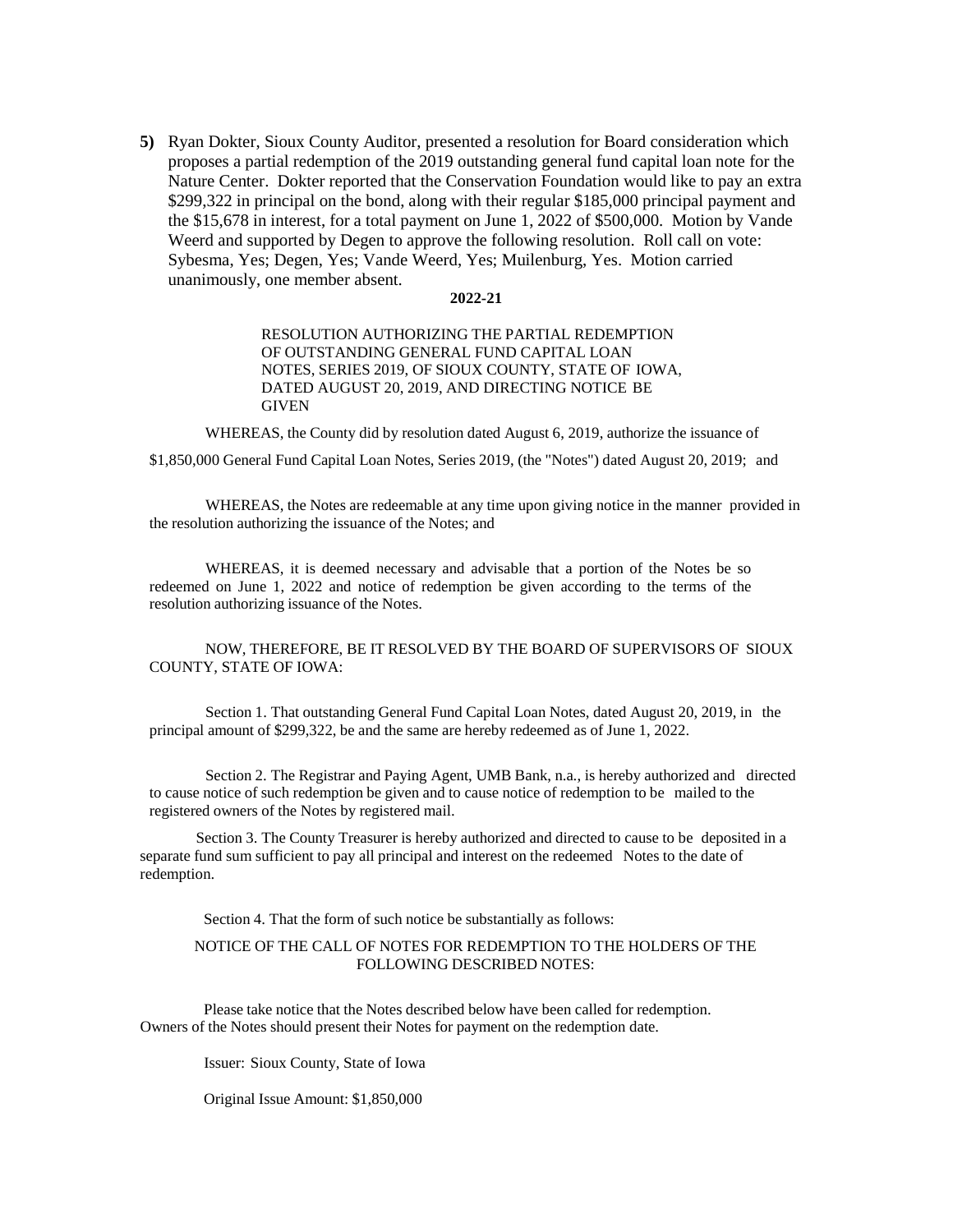Note Issue: General Fund Capital Loan Notes, Series 2019

Dated Date: August 20, 2019

Redemption Date: June 1, 2022

Redemption Price: Par, plus accrued

interest

#### Notes Called for Partial Redemption

| Note           | Principal | Interest | Maturity |
|----------------|-----------|----------|----------|
| <b>Numbers</b> | Amount    | Rate     | June 1st |
| No.1           | \$299,322 | 3.625%   | 2029     |

The above Notes should be presented to UMB Bank, n.a., West Des Moines, Iowa. This represents a partial call of the outstanding obligations. All interest will cease to accrue on the Redemption Date.

UMB BANK, N.A., West Des Moines, Iowa

(End of Notice)

PASSED AND APPROVED this 5th day of April, 2022.

/s/Jerry Muilenburg, Chairman Sioux County Board of Supervisors

ATTEST: /s/Ryan Dokter Sioux County Auditor

**6)** Dan Zomermaand, Sioux County Treasurer, requested Board approval of a resolution to appoint a second Deputy Treasurer. Zomermaand explained the history of the position and the justification for adding an additional deputy. Motion by Vande Weerd and supported by Degen to approve the following resolution. Roll call on vote: Sybesma, Yes, Degen, Yes; Vande Weerd, Yes; Muilenburg, Yes. Motion carried unanimously, one member absent.

## **RESOLUTION 2022-20 Appoint Deputy County Treasurer**

BE IT RESOLVED, that Cynthia Reid be appointed Deputy for the Sioux County Treasurer effective July 1, 2022.

The above and foregoing resolution was adopted by the Board of Supervisors of Sioux County, Iowa this 5th day of April, 2022.

> /s/Jerry Muilenburg, Chairman Sioux County Board of Supervisors

ATTEST: /s/Ryan Dokter Sioux County Auditor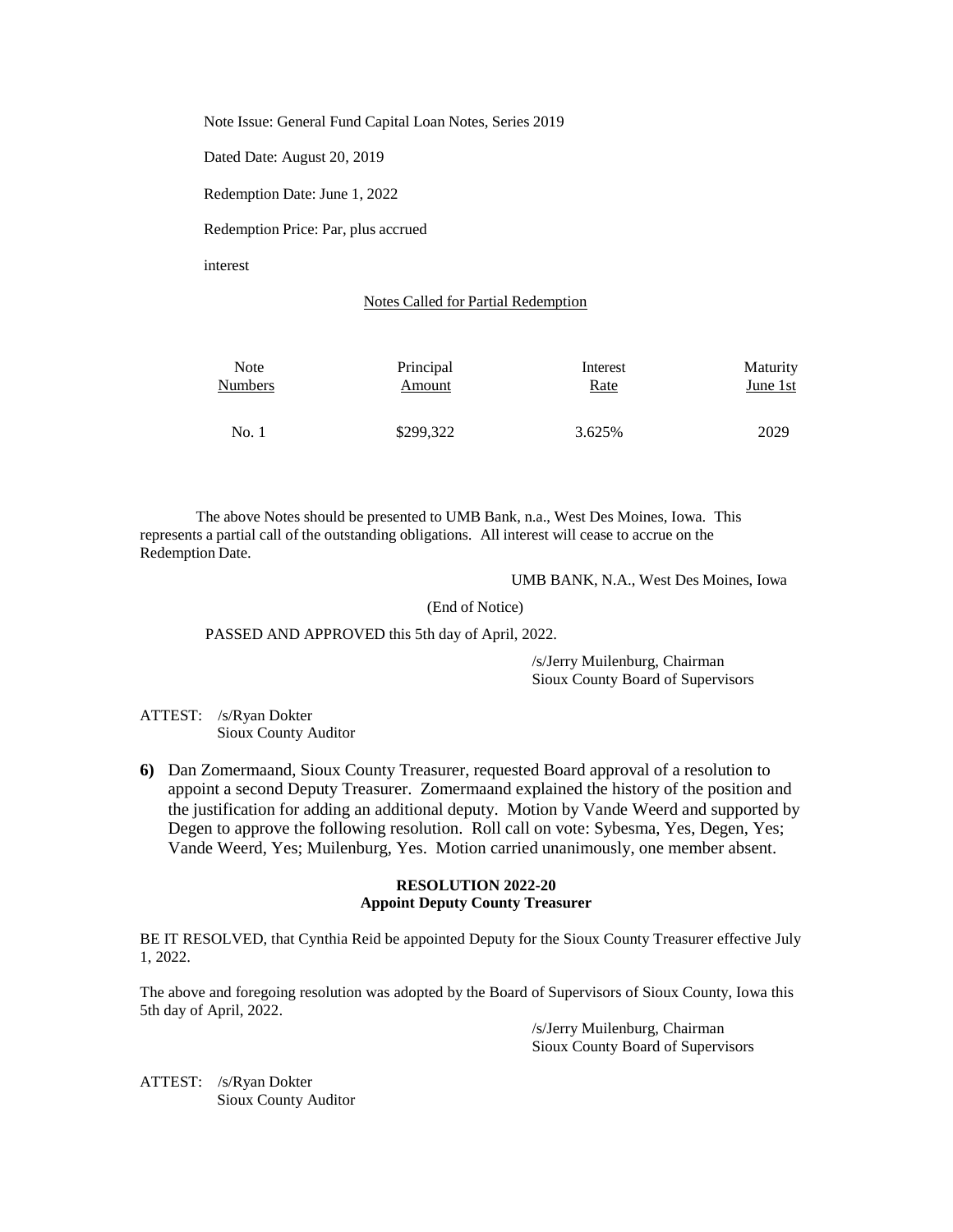- **7)** Dan Altena, Sioux County Sheriff,
	- Reviewed the Sheriff Quarterly Report from January 2022 through March 2022. The Board received the report for information.
	- Requested Board approval of an ARPA application for a UV Air Cleaner for the jail area of the public safety center totaling \$8,345. This equipment kills airborne viruses. Motion by Sybesma and supported by Degen to approve the application. Motion carried unanimously, one member absent.
- **8)** Chairman Muilenburg began discussion on the ARPA application for \$3,500 to install a key fob system on the west entrance of the courthouse, as well as the door to the election room. Ryan Dokter, Sioux County Auditor, discussed the benefits of having the key fob system for the election room as who enters the room can be tracked through this system, and if a key fob is ever lost, it can be disabled, rather than a physical key that will continue to work. Motion by Vande Weerd and supported by Degen to approve the ARPA application for the key fob system. Motion carried unanimously, one member absent.
- **9)** Motion by Sybesma and supported by Vande Weerd to approve the service contract with the Northwest Iowa Symphony Orchestra for FY22. Motion carried unanimously, one member absent.
- **10)** Joel Sikkema, Sioux County Engineer,
	- Informed the Board that a notice will be published in the newspapers regarding the right-of-way ordinance.
	- Requested a signature from the Chairman on the Jay Avenue grading project: L-1- 2024—73-84.
	- Presented three permit applications for Board consideration 1) MidAmerican Energy: from the intersection of 330<sup>th</sup> street and Kennedy Avenue, west to Hickory Avenue, then north to MidAmerican substation on the west side of Hickory Avenue (fiber optic cable), 2) MidAmerican Energy: from the east edge of Sioux County at the west edge of Sheldon, west along 330<sup>th</sup> street to Kennedy Avenue (fiber optic cable), 3) Premier Communications: Settlers Township sections 1, 2, 3, 4, 5, 6, 8, 9, 10, 11, 12, 13, 14, 15, 16, and 24 (fiber optic cable). Motion by Sybesma and supported by Degen to approve all three permit applications. Motion carried unanimously, one member absent.
	- Presented the 5-Year Program for Secondary Roads. Motion by Degen and supported by Vande Weerd to approve the adoption of the 5-Year Program Plan and Budget for Secondary Roads. Motion carried unanimously, one member absent.
	- Updated the Board on secondary road activities.
- **11)** Motion by Sybesma and supported by Degen to go into closed session per Code of Iowa 21.5(1)(j). Roll call on vote: Sybesma, Yes; Degen, Yes; Vande Weerd, Yes; Muilenburg, Yes. Motion carried unanimously, one member absent.
- **12)** Motion by Vande Weerd and supported by Degen to go end closed session per Code of Iowa 21.5(1)(j) and return to regular session. Roll call on vote: Sybesma, Yes; Degen, Yes; Vande Weerd, Yes; Muilenburg, Yes. Motion carried unanimously, one member absent. The Board